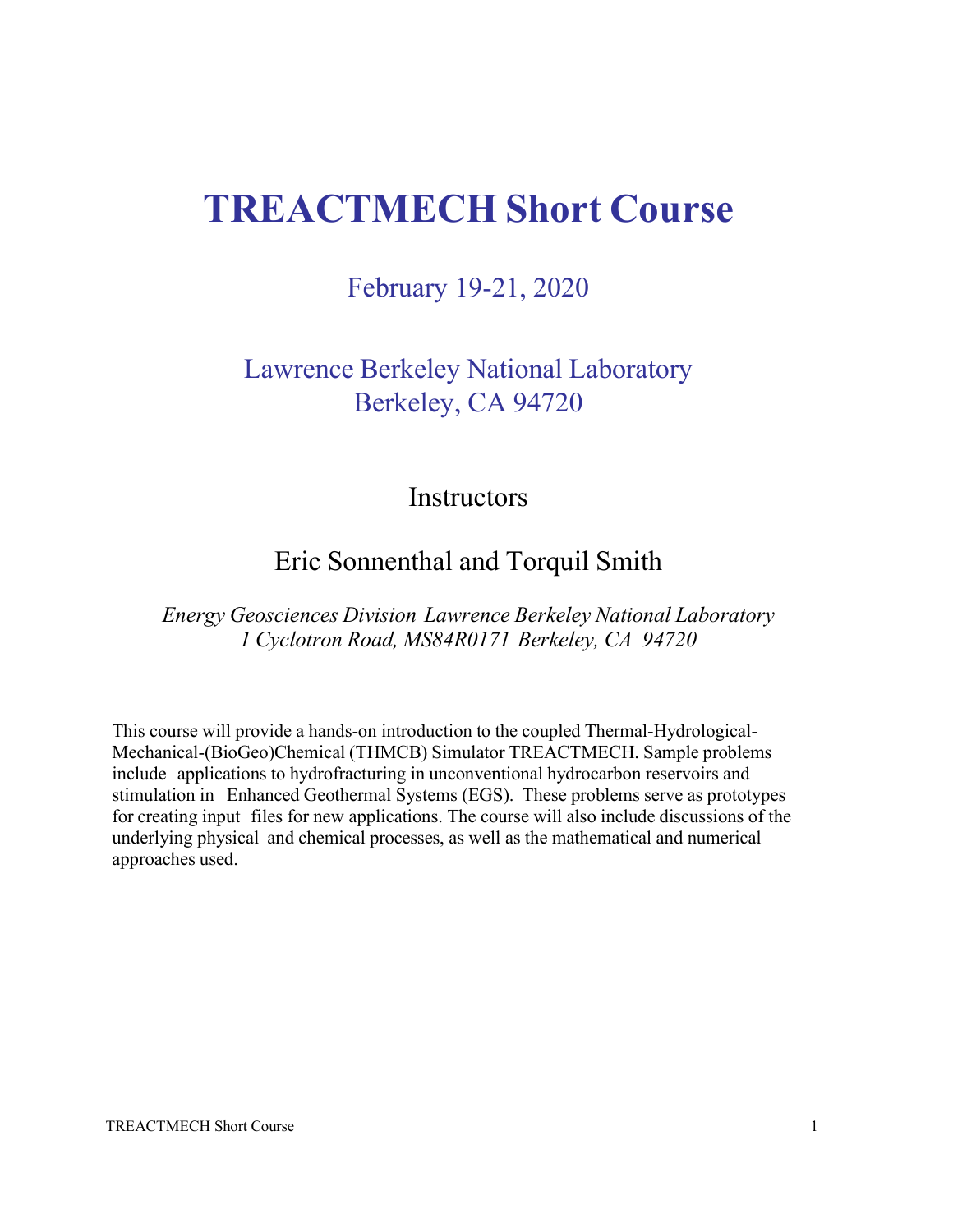# **AGENDA**

## **Wednesday, February 19, 2020**

### **Afternoon Session**

*12:00 Welcome, safety, introductions, overview of course (lunch served)*

- Course objectives and outline
- Code installation on participant laptops and testing
- Installation of text editors and plotting software

## *14:00 TREACTMECH basics*

- Overview of TREACTMECH
- Multiphase Heat and Fluid Flow
- Geomechanics
- Reactive-transport
- Discussion of heat and fluid flow input and output files
- Discussion of geomechanical input and output files
- Discussion of chemical input and output files (refreshments served)

## *15:45 Problem No.* **1**

- Problem overview
- Mesh generation
- Flow initialization
- Plotting initial results
- *18:30 Guest Speaker Presentation (Dinner served, Restaurant/location: TBD)*

## **Thursday, February 20, 2020**

#### *9:00 Problem No.* **1** *– continued (refreshments served)*

- Mechanics initialization
- Plotting initial results
- Injection Simulation (Fracture Stimulation)
- Plotting results and discussion (lunch served)

#### *13:00 Problem No.* **2** *– Enhanced Geothermal System stimulation*

• Problem overview